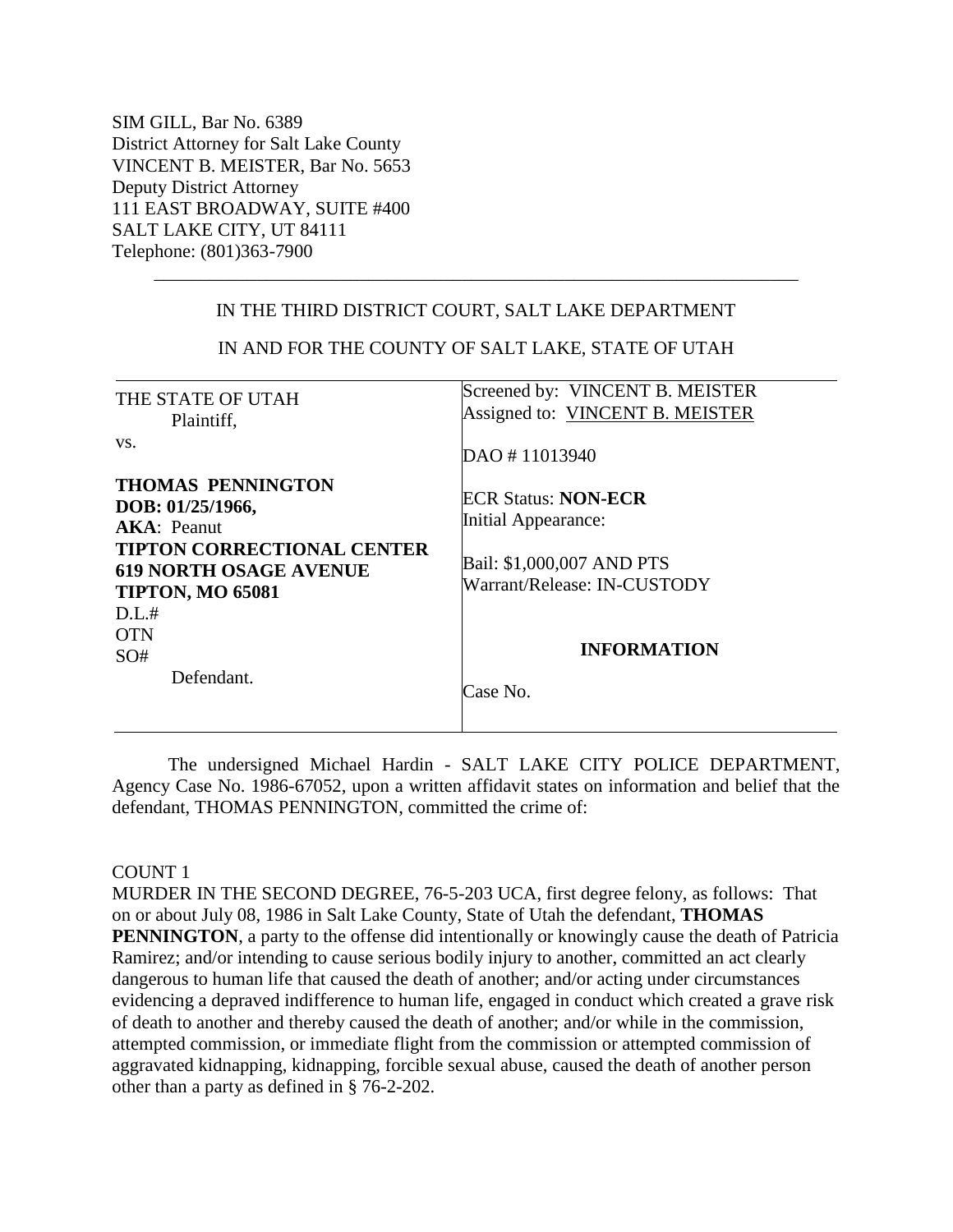INFORMATION DAO No. 11013940 Page 2

## THIS INFORMATION IS BASED ON EVIDENCE OBTAINED FROM THE FOLLOWING WITNESSES:

Michael Hardin, Terrance Allen, Carolyn Anderson, Brenda Blackwater, David Bluford, Jerome Brooks, Synita Brown, William Burns, Terry Carey, Perry Carey, Rodney Carter, Judon Casias, Renee Cavaness, Michael Collins, Renee Crayton, Tonya Davison, Stephanie Davison, Miriam Dejesus, Mike Hamideh, Allen Hicks, Kevin Hicks, Patrick Hopkins, Ceaser Howard, Caeser Howard, Chris Howells, Justin Hudson, Tracy Ita, Michael Jackson, Kristopher Jeppsen, Ernest Johnson, Bryan Jordan, Karen Kido, Mark Knighton, Andre Lanier, Byron Lewis, Donald Littles, Regina Lockheart, Virgil Lucas, Ray Matlock, Ammon Mauga, Steven Mayfield, Tirshatha Mitchell, Tony Montgomery, Joel Murray, Veronique Nielsen, Reginald Pennington, Rochelle Pennington, Darryl Pennington, Danny Phillips, Donald Piggie, Patricia Ramirez, Manuel Ramirez, Betty Ramirez, Fallen Randle, Victor Robinson, Kenneth Schoney, Ann Sherwin, Mark Shields, James Shugart, Clarence Silas, Pervis Smith, Larry Smith, June Smith, Jolene Stevens, E.S. Sweeney, Shirley Thomas, Leslie Thomas, Sharon Thompson, Bobby Wallace, Roy Williams, Bruce Williams, Bruce Williams, Sonya Williams, Michelle Wollsheleger,

## AFFIDAVIT OF PROBABLE CAUSE:

Your Declarant, Michael Hardin, Detective with Salt Lake City Department, Homicide Division, based on interviews of witnesses, and on information in report 1986-67052, hereby states the following:

The statement of Renee Crayton that on or about the evening of July 8, 1986 her roommate, Patricia Ramirez, left their residence to meet up with three individuals on Main Street by Crossroads Mall. Ms. Ramirez never returned home. Ms. Crayton filed a missing person report on July 10, 1986 with Salt Lake City Police Department.

On or about July 13, 1986, a female who was deceased was found near 700 North Bonneville Boulevard in Salt Lake County. Detectives were able to positively identify the deceased as Patricia Ramirez. Patricia's skirt was unzipped, her shirt was torn and buttons were missing, and her bra was torn in half. One half of the bra was used to strangle her.

The statement of Joel Murray that on the evening of July 8, 1986 he drove Ms. Ramirez's ex-boyfriend defendant THOMAS PENNINGTON, and two other unknown males to an apartment building in Salt Lake City. Mr. Murray said that he stayed in his vehicle while the defendant and two unknown males went into the apartment building. The defendant and the two unknown males returned and placed something in the trunk of his car. Mr. Murray said he then drove to an area next to a hill. Joel Murray gave police a description of what the area looked like. Mr. Murray was asked to open the trunk for the defendant and the two unknown males, which he did. Mr. Murray said he got out of his car, looked in his trunk, and observed what he described as a package that was similar in size and the shape of a body, in particular a body the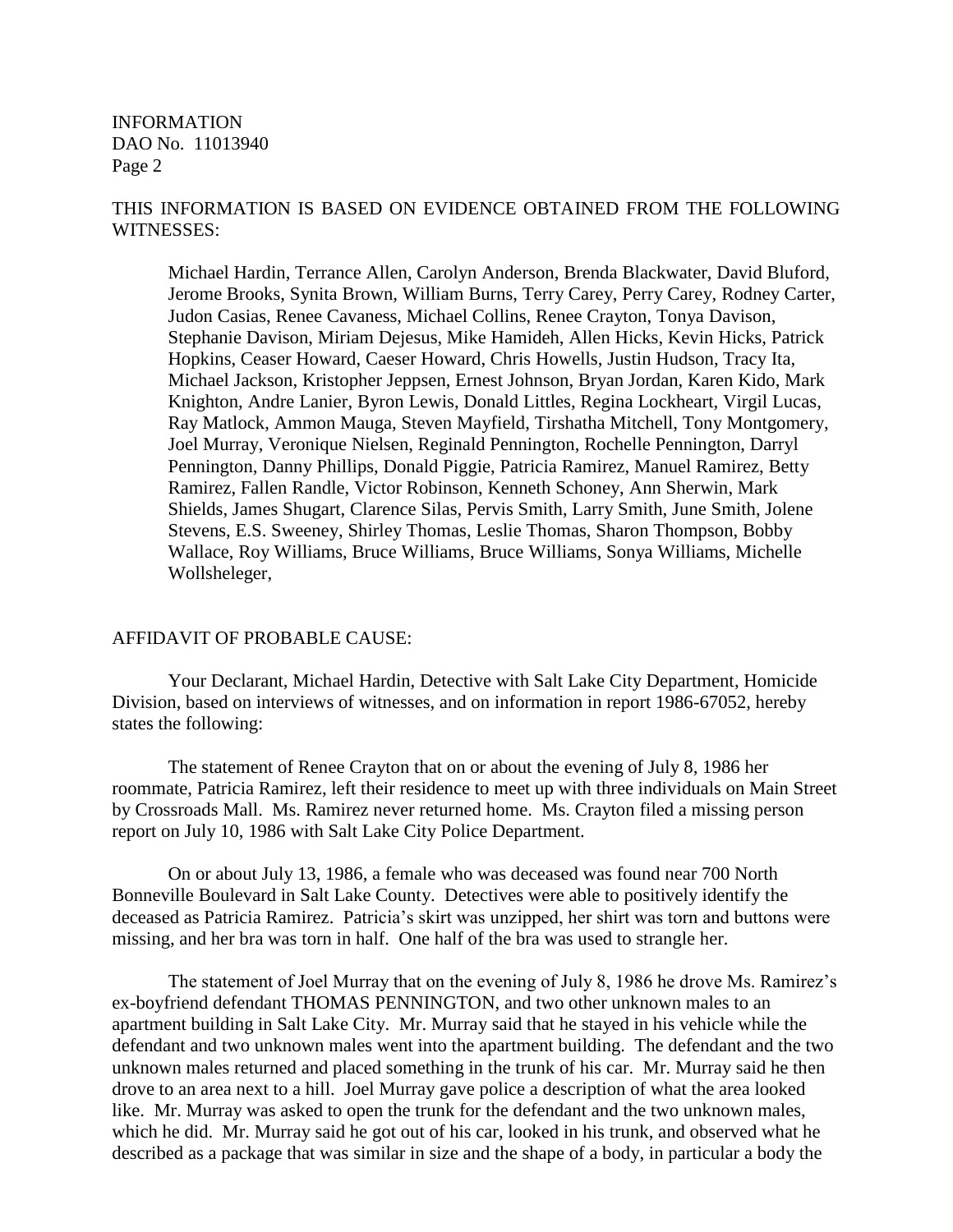INFORMATION DAO No. 11013940 Page 3

size of Ms. Ramirez. The package was removed from the trunk of Murray's car. Mr. Murray then drove the defendant and two other unknown males back to the party at Terry Carey's house.

The statement of Terry Carey that he learned about Ms. Ramirez's death from the defendant the evening of July 8, 1986. Mr. Carey reports that the defendant asked Joel Murray for a ride while attending his party the evening of July 8, 1986. The defendant later returned in Joel Murray's vehicle with two unknown males. The defendant then told Carey that Patricia was gone and that she was found over a hill, or on a mountain, or something similar to that. Mr. Carey said that it wasn't until a few days later that detectives came to his house inquiring about the death of Ms. Ramirez.

The statement of Ernest Johnson that he was at Terry Carey's house with several people on the evening of July 8, 1986 when he learned from the defendant that Ms. Ramirez was killed.

The statement of Dr. E.S. Sweeney with the State of Utah Medical Examiner's Office, that he determined the cause of death of Patricia Ramirez was ligature strangulation and the manner of death to be homicide.

In a recorded interview on March 8, 2011, the defendant told detectives that he never wanted to kill her or harm her in that way. The defendant also said that the last time he saw Ms. Ramirez was at a bus stop in Kansas City, Missouri six months prior to her death.

> Pursuant to Utah Code Annotated § 78B-5-705 (2008) I declare under criminal penalty of the State of Utah that the foregoing is true and correct to the best of my belief and knowledge.

Executed on:

\_\_\_\_\_\_\_\_\_\_\_\_\_\_\_\_\_\_\_\_\_\_\_\_\_\_\_\_\_\_\_\_\_\_\_\_

Michael Hardin Declarant

Authorized for presentment and filing

\_\_\_\_\_\_\_\_\_\_\_\_\_\_\_\_\_\_\_\_\_\_\_\_\_\_\_\_\_\_

SIM GILL, District Attorney

Deputy District Attorney 21st day of June, 2011 EDH / / DAO # 11013940